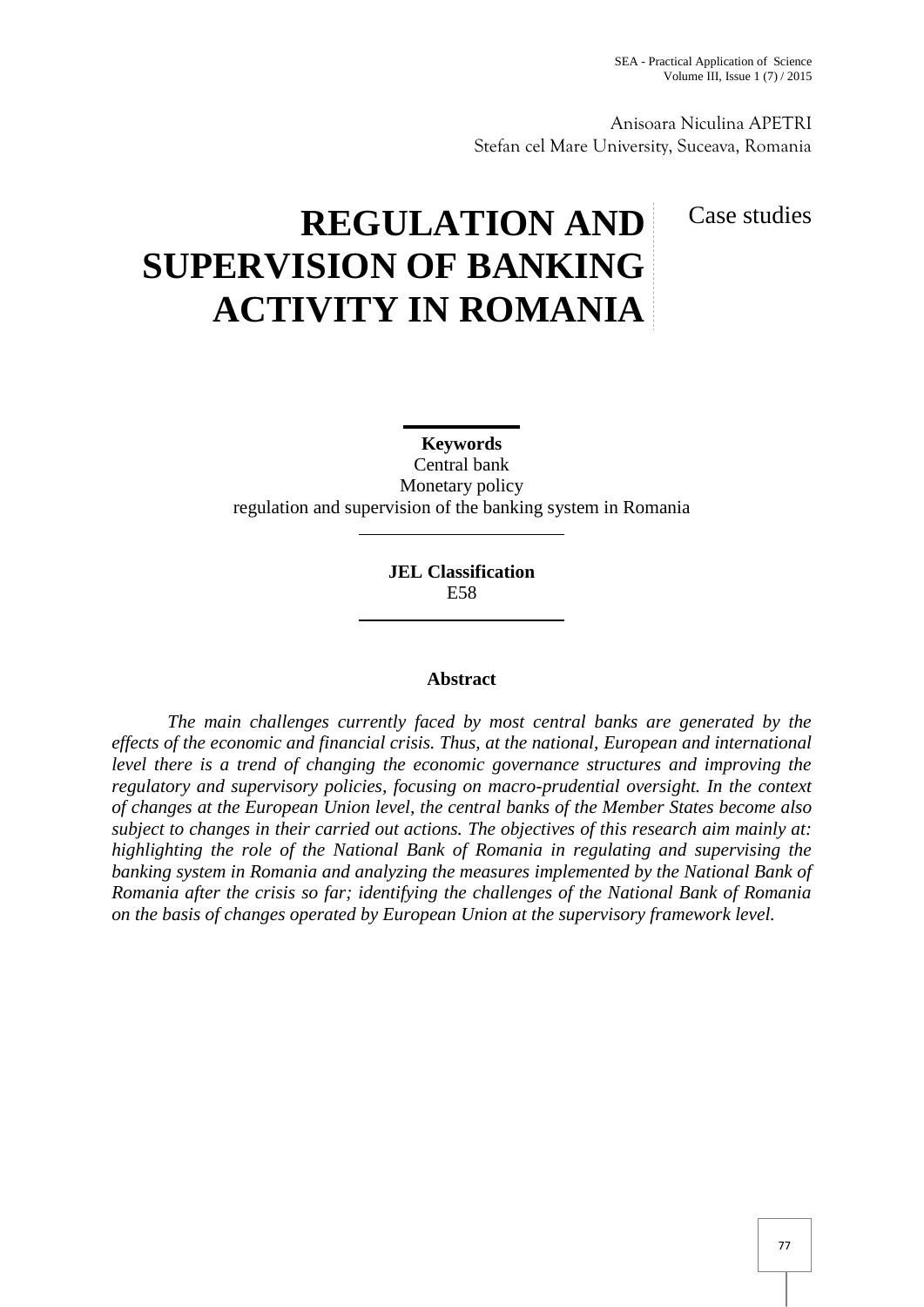## **1. Introduction**

In market economies, the banking regulation and supervision is carried out either by 2.1. the central bank or by a separate entity, more severe, more rigorous than other types of entities, but do not depart from the general principles governing the economy market.

In order to avoid a new global economic crisis there have been initiated, both at an international level and in the European Union level, a number of measures to reform the supervision system which aims at improving the EU regulatory and supervisory restructuring of the current formula. Structural reform of the current supervisory framework proposed aims (RA, 2009, www.bnr.ro) both macro-prudential supervision and micro prudential supervision through the establishment of European authorities for the supervision of individual financial institutions. The national financial supervisors will cooperate closely with the new European Supervisory Authorities to ensure proper functioning of the European single market.

Setting the objective of strengthening the regulation and supervision of the European financial sector is in fact a response to the financial crisis that has affected all states of the world. In order to achieve this goal it is necessary to build new mechanisms and institutions to ensure this fact. Thus, the new architecture of EU economic regulation can be seen as a distinct component is the Union Banking related to the three pillars, representing achieve its fundamental condition for the development of the *European safe banking sector, responsible, generating economic progress.*

## *2.* **The role of the National Bank of Romania in regulating, licensing and supervising the banking system**

In the universe of central banks, the National Bank of Romania (NBR) can be placed in the category of middle-aged and in our institutional universe can be considered "*an old lady of the Romanian society"* as the governor Mugu Isarescu called in his speech to celebration of 115 years of existence of National Bank of Romania. By way of curiosity, it is worth mentioning that the National Bank of Romania is one of the oldest in the world (in fact, the sixteenth central bank), ahead of prestigious institutions such as the Bank of Japan (1882), Bank of Italy (1883), the Federal Reserve - Central Bank of the US (1913) and the Swiss National Bank "(Is rescu, 2006, p.174).

Among the most important moments in the evolution of National Bank of Romania, we remember as follows: In 1946, the central bank is nationalized and became the sole shareholder bank, the Romanian state; In 1948 and 1970 the official name of the bank name changes according to the country's central bank in 1990 and reinstated their respective functions of a central bank in market economies.

#### **2.1. Bank authorization and regulation of banking activity in Romania**

With the issue of the legal framework similar to those in market economies (Law 33/1991 and Law 34/1991) the National Bank of Romania has made its presence felt not only on the authorization line, but also the regulation and supervision. The legal acts adopted in the first stage of the reform efforts of the central bank were directed to the restructuring of the banking sector while outlining an appropriate framework of licensing, regulation and prudential supervision. During the second decade of transition, in view of our country's accession to the European Union and European Monetary Union integration, the central bank initiated a series of legislative changes adopted in 2005 a new monetary policy regime as required primary objective of price stability, and namely *inflation targeting.*

With regard to the authorization of the Romanian legal institutions that can function as banks in Romania, this represents a task of the central bank deciding which institutions can function as banks and grants authorizations (licenses) for operation. The powers of the National Bank of Romania in the permitting credit institutions are established by Government Emergency Ordinance no. 99/2006 on credit institutions and capital adequacy, as amended and supplemented. The current Romanian banking system contains, in addition to banks as Romanian legal persons, another kind of banks operating under the single banking license, as stipulated in the *Second Banking Directive of the European Community*, which allows a bank that has been granted operating in a country, to operate in any other country in the European Union more often as branches.

The prudential regulatory framework, outlined until 1995, was later expanded and improved in accordance with specific European requirements (European Union's directives) and international requirements (Basel Committee Principles) imposed by an effective banking supervision, but also in accordance with new issues arising at an international level, the National Bank of Romania adopted a number of regulations on capital adequacy (minimum 8 percent), large exposures, currency exposure, participation in the capital of a banking company to another bank or a non-banking companies, loan portfolio classification, reserve general provisions for credit risk and specific risk (Is rescu  $2006$ , p.210).

In the process of accession of Romania to the European Union, the National Bank of Romania paid special attention to progress on the transposition into national law of the acquis communautaire in the banking sector. The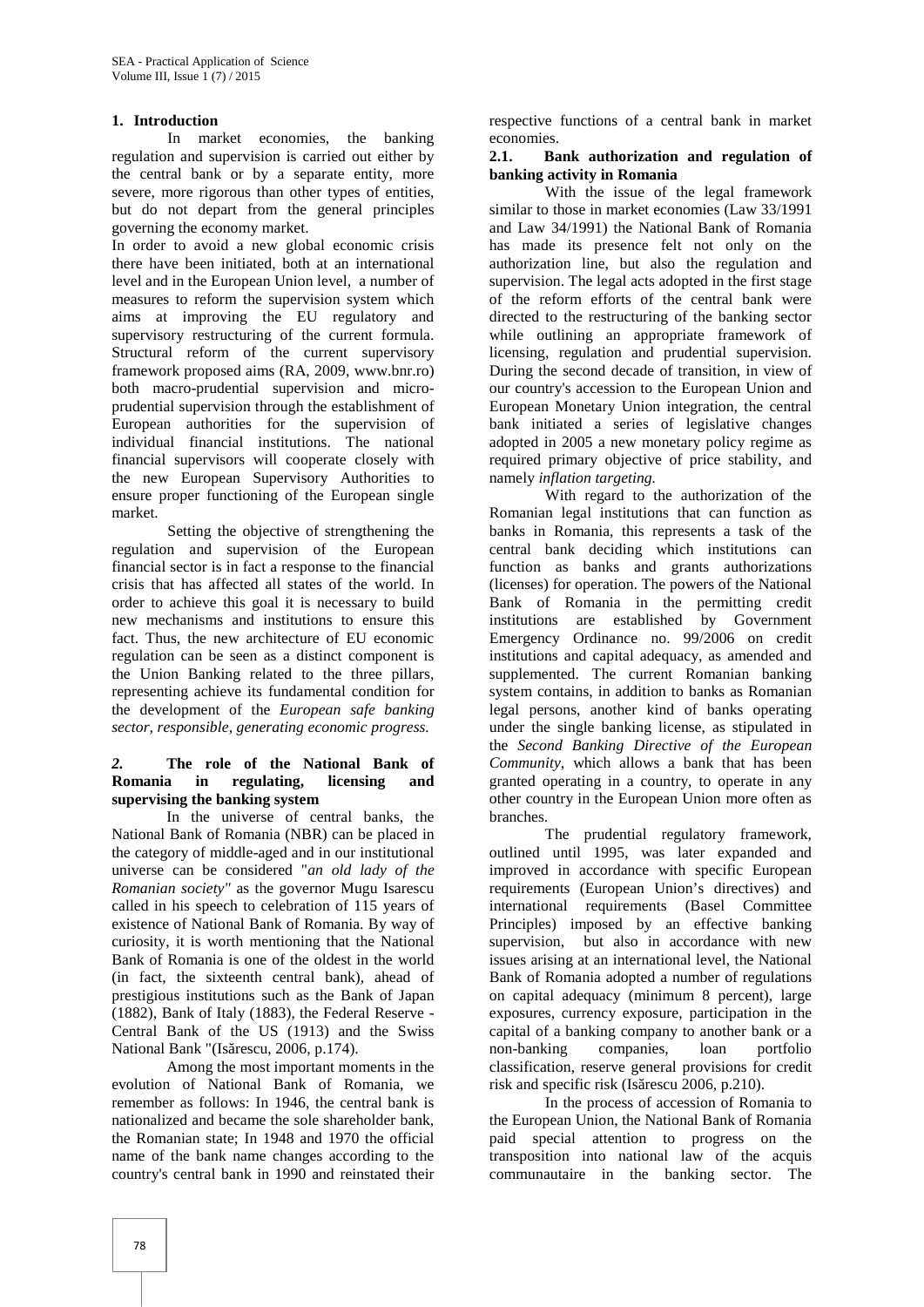legislative changes that followed the adoption of the acquis communautaire have focused on the following issues (C praru 2009, p.331):

The independence of the central bank;

 Adjusting the central bank regulations on the modernization of the payment system;

 The prudential requirements of the commercial banks in their in lending activity;

 The standardization of coding bank accounts;

The gradual liberalization of currency<br>assigning<br>assigning transfer operations;

 The adjusting of the regulatory requirements to combat money laundering.

The intensifying efforts to harmonize the Romanian banking legislation with the provisions of EU directives has resulted in the adoption and promulgation of the Law no. 443/2004 amending and supplementing the Banking Law no. 58 / 1998. According to the new legislation, the central bank has competences in the field of supervision on a consolidated basis of credit institutions, using the principles of the single authorization banking and mutual recognition of authorizations and prudential supervision systems.

Along with the full harmonization of banking law with EU directives, there were adopted a number of other regulations with direct impact in terms of improvement of supervision, emphasizing issues like supervision on an individual basis and consolidated personal funds; supervision of solvency and large exposures of institutions credit; and also ensured extension of accounting regulations to all credit institutions.

The prudential regulatory activity carried out by the National Bank of Romania was to develop secondary legislation in cooperation with the National Securities Commission and the Insurance Supervisory Commission. In the context of increased international financial turmoil the National Bank of Romania has focused its efforts to strengthen prudential regulatory framework and adopted a series of measures in order to counteract the accumulation of risks in the banking system and targeted the modification of the method of calculation of personal funds of credit institutions and supplementation of provisions pecific to credit risk, the introduction of additional requirements on alternative plans for liquidity risk management in crisis conditions, the development of new provisions to improve risk management in lending to individuals (Is  $r$ escu 2009, p.298).

The National Bank of Romania has paid special attention to complete the regulatory framework of the accounting of the credit institutions in order to incorporate extensive provisions at EU level and alignment with International Financial Reporting Standards (IFRS).

We can say that the current regulations developed by the National Bank of Romania are aligned with international standards, which is consistent with the principles of the Basel Committee on banking supervision and with the EU directives regulating financial and credit institutions.

## **2.2. The supervision of banking in Romania**

Greuning defines banking supervision as an integral part of an ongoing process that includes establishing a legal framework for banking sector, the regulatory and supervisory authorities, defining the conditions and criteria for granting operating licenses and implementation of legislation which limits the risk level that banks are allowed to assume, establishing a framework for reporting and prudential supervision and operating these activities on the ground, followed by examinations in the office (Greuning, 2003, p.174).

According to the law in force (Romanian Law no. 312 of 2004), the National Bank of Romania is assigned with the "exclusive jurisdiction to authorize credit institutions" and with the responsibility for "prudential supervision of credit institutions that authorized them to operate in Romania ". The banking regulation and supervision is accepted, in the opinion of several authors in the field, as a solution to provide banks and national economy security and stability (Basno, Dardac, 2002, p.221).

The most important reference in micro prudential supervision is the capital Basel III agreement. Under the new approach, supervision is increasingly turning to analyze the risk profile of the institution, the existing tools and instruments to reach its leaders in order to effectively manage specific risks. Rating systems and early warning, stress tests and interbank contamination are sophisticated techniques that enable a successful analysis of the riks of the analyzed institutions or financial and banking system as a whole and early identification of these risks (Moinescu, 2007, p.9).

The prudential supervision of the Romanian banking system is done by the National Bank of Romania on the basis of regular reports of banks but also through on-site inspections, pursuing the objectives similar to those used in international practice, namely: asset quality, management quality, solvency liquidity, capital adequacy and profitability. Towards the end of 2005 the National Bank of Romania accelerated the process of expanding its surveillance and the Non Financial Institutions.

In determining the total banking system risk, the National Bank of Romania receives reports from commercial banks for CAMEL system elements (capital, assets, profitability, liquidity) and for the management and ownership on-site inspections are performed by the supervisory department.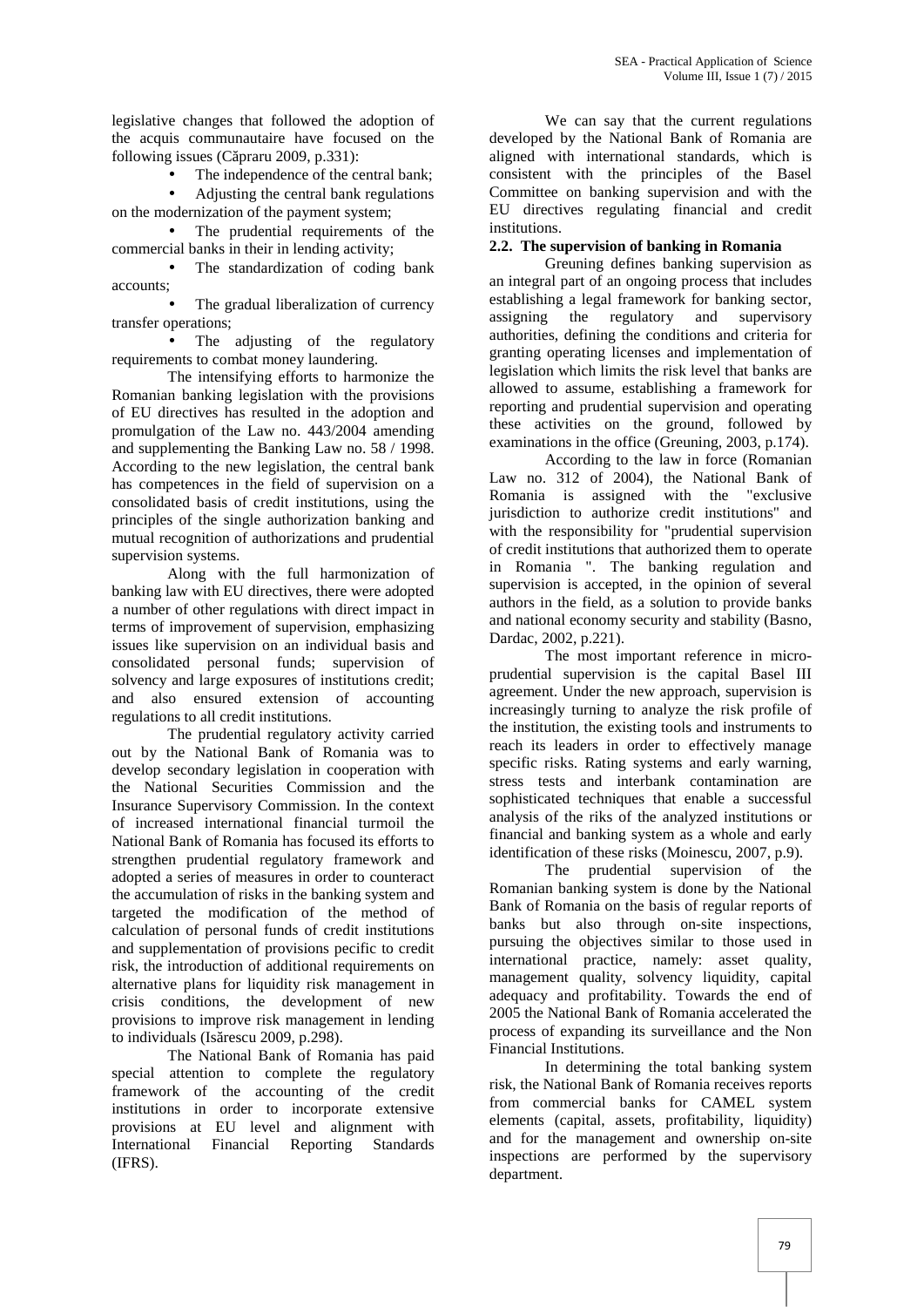A coordinate of the policy to streamline the banking supervision was the establishment and improvement of structures to indirectly support it - Guarantee Fund Bank Deposit (FGDSB-1996), Central Credit Risk, Payment Incidents (CIP -1996) and Credit Bureau (operational since August 2004).

Important contributions to the intensification of prudential supervisory process reverted to the cooperation activities of the National Bank of Romania with a number of national (the establishment of the National Committee for Financial Stability) and international institutions and bodies.

In comparison with other European countries, among which macro-prudential instruments are relatively recent, the National Bank of Romania has nearly a decade of experience in using them (the first steps were taken in late 2003 and implemented in February 2004). The high level of "euroisation", the liberalization of capital account and foreign capital inflows decreased the efficiency of using micro-prudential or monetary policy measures to limit excessive lending, and resulted in a macro-prudential approach (RSF, 2014, p.136 , www.bnr.ro).

In the first phase, the prudential regulations imposed by the National Bank of Romania aimed at the household lending segment (with predilection foreign currency lending), enlarged in 2012, and at the non-financial corporate sector. The measures consisted of placing limits on indebtedness related to the amount of disposable income (DTI) and the collateral value (LTV). The approach of the National Bank of Romania was not static, regulations that implemented these tools suffered a number of changes from the time and date of first use. Changes hinted both the way to use the instruments and the institutional coverage (RSF 2014, p.137, www.bnr.ro).

In the Financial Stability Report prepared by the National Bank of Romania for 2014 can be found the section "macroprudential tools implemented by the National Bank of Romania on borrowers - a decade of experience" for a detailed explanation of the evolution of macro-prudential instruments used by the National Bank of Romania from 2004 to present. From the experience gained in the use of macro-prudential instruments by the National Bank of Romania we can draw the following conclusions:

> – Letting entirely up to the banks the process of establishing thresholds for DTI and LTV through domestic norms is not the most effective solution for implementing macro prudential measures, because lenders often proved procyclical behavior;

The need to adjust macro-prudential measures within the financial cycle because their effect may be affected by regulatory arbitrage.

## **3. The challenges of the National Bank of Romania in regulation and supervision process in the post-crisis period**

As far as the financial crisis highlighted the need for appropriate regulation and effective supervision of the financial system, nowadays there are significant changes of micro-prudential and macro-prudential regulatory framework both at EU level and at national level (RSF 2013, p. www.bnr.ro 168).

Currently, the EU's economic governance through a sustained process of reconfiguration. The main change is the creation of European Banking Union and the participation of the State Member to its component mechanisms. The project of the European Banking Union will have a strong impact both on the micro-prudential supervisory practices and the prudential supervision framework in the euro area and on the Member States that decides to participate. The Banking Union adresses to the member states of the euro area, which automatically become members of this construction, but the EU Member States outside the euro area, including Romania, have the choice to participate or not to the European Banking Union. The Option to participate in the European Banking Union involves both advantages<br>
(strengthening financial stability, increasing (strengthening financial stability, increasing confidence in the national banking system due to the harmonization of supervisory practices and deposit guarantee schemes and support lending and economic growth) and disadvantages (a reduction of instruments and decision-making power at the national level, essentially in the prudential supervision and bank resolution, and lead to a series of charges determined by national contributions to the financing implemented mechanisms).

For countries outside the euro area, the accession to the Single Surveillance Mechanism (SSM) takes the form of "close cooperation" between the European Central Bank and the national competent authority, that is established by a decision of the European Central Bank. If Member States outside the euro area participate voluntarily in the Single Surveillance Mechanism, the European Central Bank will not have direct powers to oversee institutions based in that Member State, but will give the competent national authority and guidance on supervised entities. After Romania shall enter into the single supervisory mechanism, expected to occur in 2016 according to a clear schedule, which is after completion of comprehensive evaluation stage of the Romanian banking system, the European Central Bank will exercise exclusively for the purpose of prudential supervision tasks, a number of tasks currently performed by the National Bank of Romania. (RSF 2014, pp.143-144 www.bnr.ro).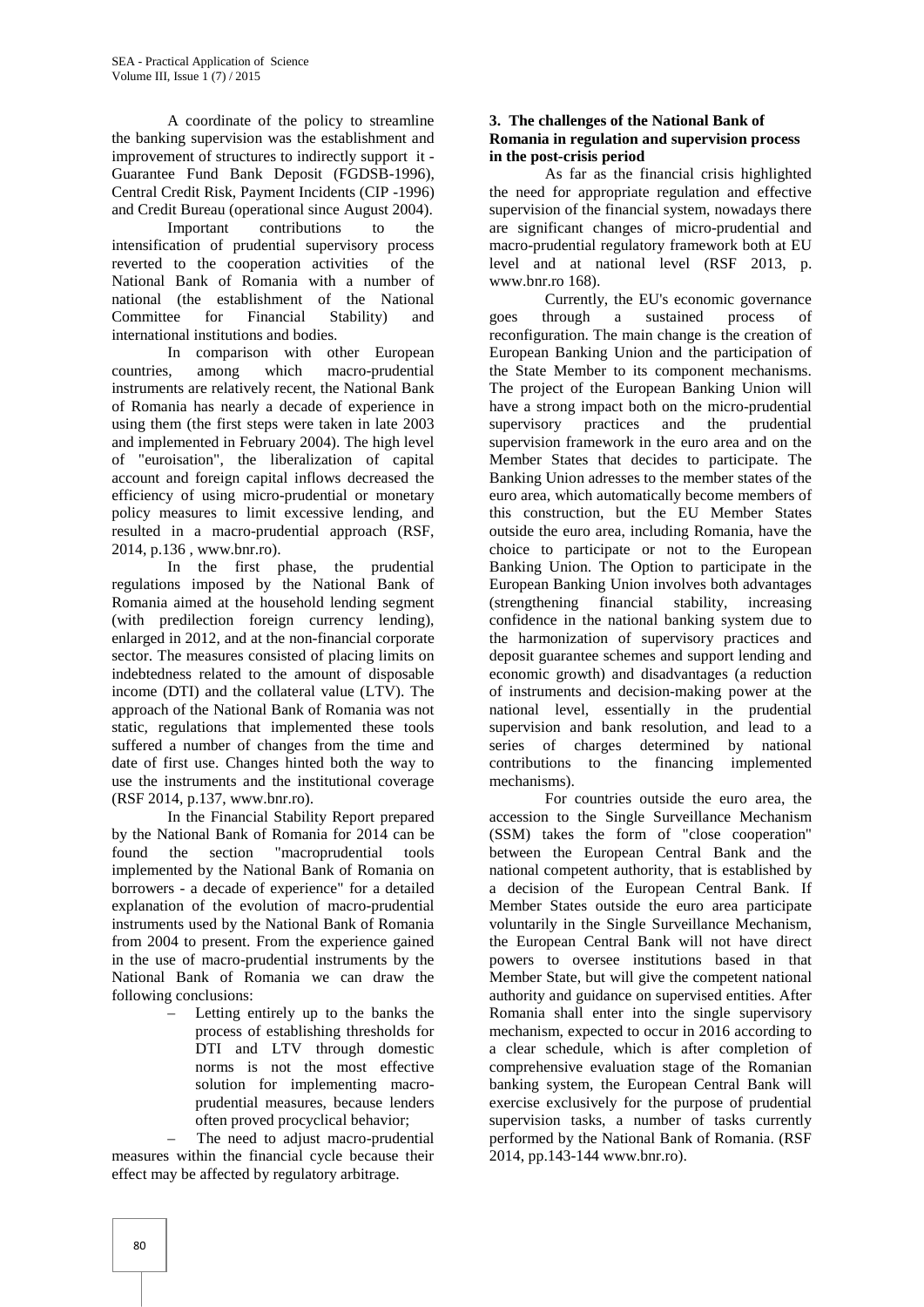According to Governor Mugur Isarescu, "a strong argument for the accession of a non-euro state to the European Central Bank is the prevalence of the euro area capital in the capital structure of the banking sector. In the case of Romania, the European Central Bank itself appears as the natural choice, given that eurozone banks hold over 70 percent of net assets and capital of the banking system in Romania ". "Maintaining the prerogatives of national banking supervision is merely suboptimal result due to limited access to information on parent banks". The massive presence of foreign capital, especially in the euro area of the banking system in Romania, requires more than making cross-border regulation and supervision (Is rescu,  $2014$  www.bnr.ro). In addition, to remain outside the European Central Bank may incur significant non-euro area countries, which are vulnerable to the effects of contagion, if foreign banks have a massive presence in their bank system. In case of spill, the response of these countries would be severely limited, the mechanisms and personal resources proved to be insufficient or inadequate.

As recommended by the European Systemic for Risk Board of 22 December 2011 is necessary for each Member State to designate an authority responsible for macro prudential policy implementation in the national financial system. Currently, in Romania, there is a Romanian law in draft, which is the Government Emergency Ordinance on the national macro-prudential oversight of the financial system which provides for the establishment of the National Committee for macro-prudential supervision (NMHC) interinstitutional cooperation structure without legal personality, chaired by the Governor of the National Bank of Romania, which will bring together the expertise of national regulatory authorities in the financial sectors (NBR, ASF) and the government to ensure joint responsibility of the authorities to identify, monitor and assess systemic risk, identification of financial institutions and financial structures of the system-relevant structures, (RSF, 2013, p.1142 www.bnr.ro)..

At national level the following measures have been adopted to improve prudential regulation framework (David, 2013, p.380):

- *differentiate the conditions for granting the loans secured by mortgages to those applicable to other types of loans*;
- *change the regulations on the establishment of credit risk provisions;*
- *strengthen the remedial powers of the National Bank of Romania, in the case of credit institutions in difficulty;*
- *widen databases of the credit registers*;
- *set up the the Romanian Fund of Counter- Guarantees*

 *strengthen the cooperation with other supervisors of financial institutions facing problems and assess the potential impact of decisions on the stability of the financial system in all EU Member States.* According to reports of financial stability

compiled by the National Bank of Romania for 2012, 2013 and 2014, the most recent changes to the regulatory and supervisory framework of Romanian are: Package CRD IV regulations, Solvency II Directive and the financial transaction tax (FTT) and implementation of European Banking Union. CRD IV regulations package includes both a proposal for a Regulation on prudential requirements for credit institutions and investment firms and a proposal for a Directive on access to the activities of credit institutions and the prudential supervision of credit institutions and investment firms. Solvency II Directive is a project of European harmonization of standards for assessing capital requirements and risk management for insurance companies.

In order to early identify potential vulnerabilities in certain sectors that can affect the entire financial system through contagion, and hence the financial stability, the National Bank of Romania are considering a measure to quantify stress conditions in financial markets as Systemic Venture Composite Indicator (ICRS) indicator used also by ESRB to monitor risks in the European financial system.

#### **4. CONCLUSIONS**

The National Bank of Romania was constantly preoccupied by *regulation and supervision of the banking system* and improved and constantly adjusted throughout the legal system since 1990, in order to ensure harmonization of Romanian legislation with the European one by issuing laws, regulations, circulars and rules.

First, it is particularly important to note that throughout the period covered by the international financial crisis, the Romanian banking system remained stable, with a good capitalization and substantial liquidity reserves, due to the proactive approach of the central bank, which strengthened prudential regulation and supervision.

Regarding the challenges of the National Bank of Romania in the coming period, deputy governor Florin Georgescu recommended Romania to participate in the European Banking Union and states that "Romania's accession to the European Banking Union is a landmark in the course of the single currency because, strengthens financial stability, including by reducing the risk of regional contagion and removing a driver of deleveraging by banks with foreign capital. Also facilitates the recovery of lending on a path consistent with sustainable development of economic activity in tandem with economic resources released by